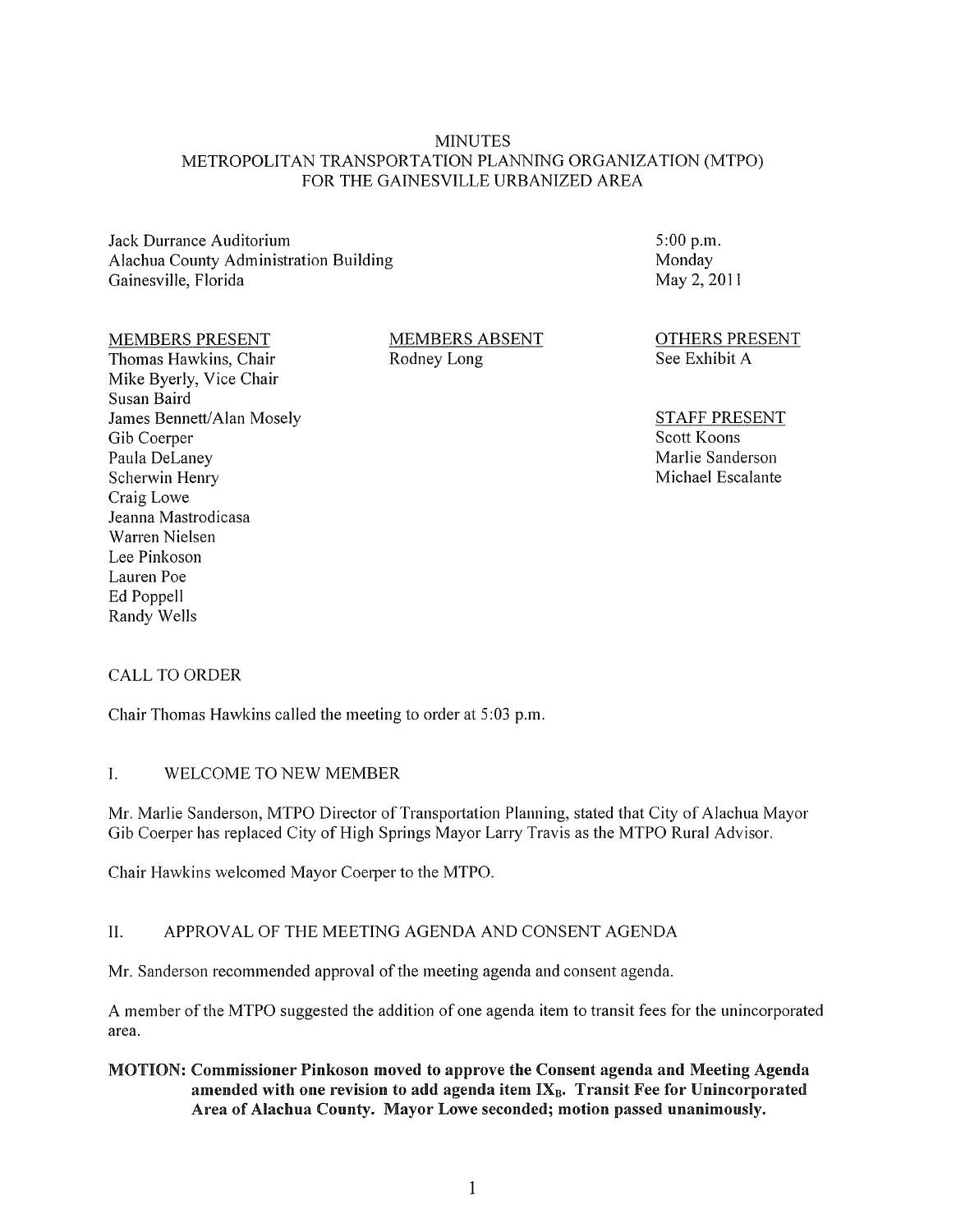# III. DR. KERMIT SIGMON CITIZEN PARTICIPATION AWARD- 2010

Mr. Sanderson stated that Mayor Mark Kane Goldstein was selected to receive the 2010 Dr. Kermit Sigmon Citizen Participation Award. He presented the award to Mayor Goldstein.

Mayor Goldstein discussed his participation on the City Commission and MTPO and thanked the MTPO.

# IV. FISCAL YEARS 2010/11 - 2014/15 TRANSPORTATION IMPROVEMENT PROGRAM (TIP) AMENDMENTS

Mr. Sanderson stated that FDOT has requested amendments to the Fiscal Years 2010/2011 - 2014/2015 TIP. He said that the projects included in this amendment include:

- 1. moving the NE 19 Place Sidewalk Project's design funding to fiscal year 2011/2012;
- 2. adding Archer Braid Trail design funding to fiscal year 2011/2012; and
- 3. revising the Archer Road Rail/Trail limits from the City of Archer to SW 91 Street.

## ACTION: Commissioner DeLaney moved amend the Fiscal Years 2010/2011-2014/2015 Transportation Improvement Program to include the following revisions:

- 1. moving the NE 19 Place Sidewalk Project's design funding to fiscal yean" 201112012;
- 2. adding the Archer Braid Trail design funding to fiscal year 2011/2012; and
- 3. revising the Archer Road Rail/Trail limits from the City of Archer to SW 91 Street.

Mayor Lowe seconded. Mr. Sanderson conducted a show-of-hands vote; motion passed 9 to 1.

## V. FISCAL YEARS 2011112 - 2015116 TRANSPORTATION IMPROVEMENT PROGRAM (TIP)

Mr. Sanderson stated that the TIP is the most important document that is approved annually by the MTPO. He said that the TIP is a staged implementation program of transportation projects consistent, to the maximum extent feasible, with adopted comprehensive plans of Alachua County and the City of Gainesville. He added that, in order for Federal transportation funds to be spent in the Gainesville Metropolitan Area, they must be approved by the MTPO and included in this report. He noted that this year's document authorizes about \$20 million in Federal funds for projects within the Gainesville Metropolitan Area over the next fiscal year.

# ACTION: Commissioner DeLaney moved to approve the Fiscal Years 2011/2012-2015/2016 Transportation Improvement Program. Commissioner Nielsen seconded. Mr. Sanderson conducted a show-of-hands vote; motion passed 9 to 1.

# VI. DEPOT RAIL TRAIL / WALDO ROAD TRAIL BICYCLE/PEDESTRIAN CONNECTION

Mr. Sanderson stated that the MTPO referred the Depot Rail Trail/Waldo Road Trail connection to its advisory committees. He presented recommendations from the Alachua County Traffic Safety Team, Bicycle/Pedestrian Advisory Board, Citizens Advisory Committee, City of Gainesville Public Works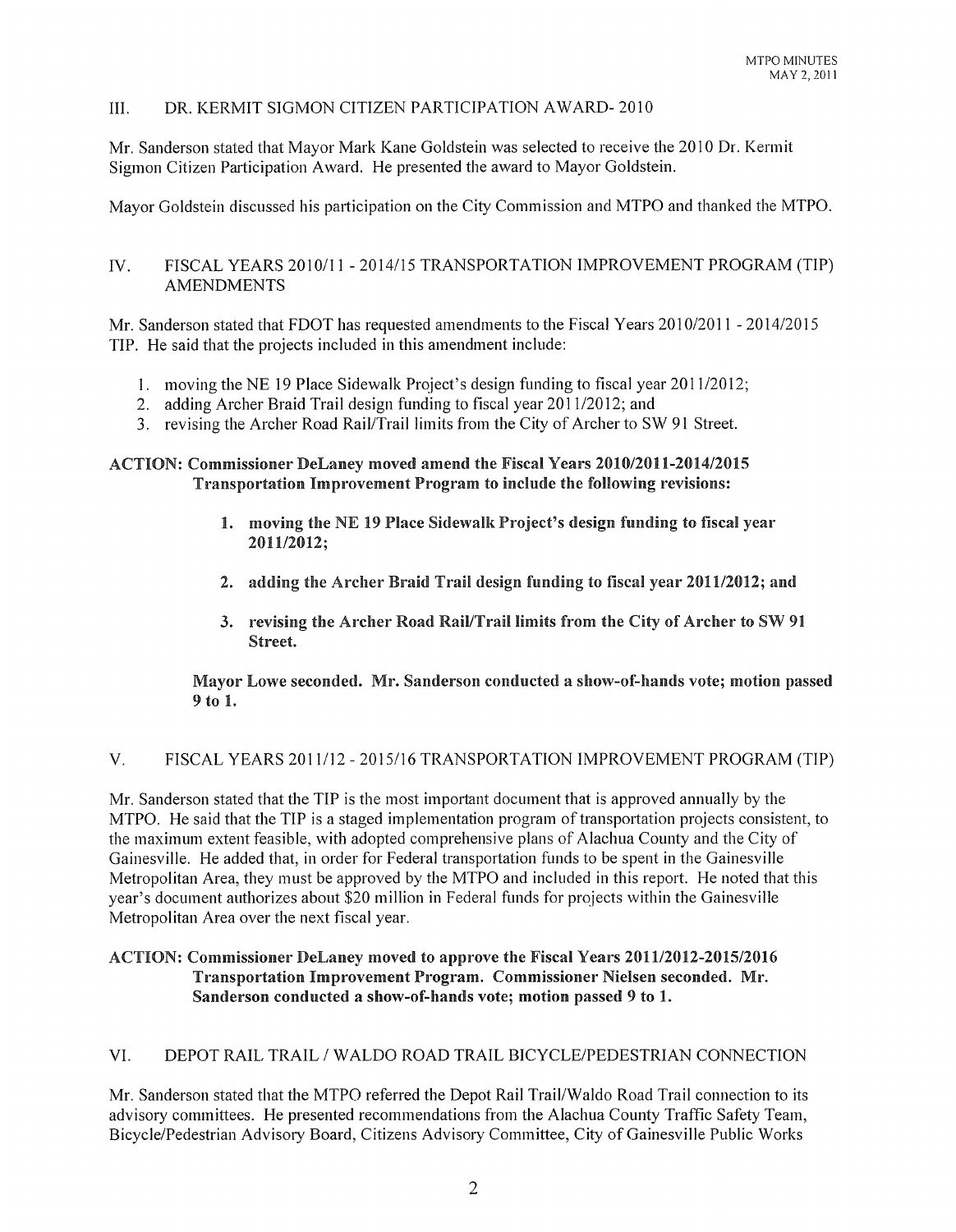Depmiment, Technical Advisory Committee, Mr. Ewen Thomson, the *Restoring Connectivity Along Waldo Road Corridor* report prepared by University of Florida graduate students and MTPO staff. He discussed the recommendations and answered questions.

ACTION: Commissioner Byerly moved to:

- 1. approve the following bicycle/pedestrian safety modifications and include them in the document entitled *List of Project Priorities*:
	- A. add Rail Trail Signage to provide wayfinding and increase aesthetics;
	- B. add ladder striping to crosswalks;
	- C. add pedestrian refuges at the medians; and
	- D. install vegetative medians;
	- E: orient commercial establishment to the street with parking placed at the rear of the building; and
- 2. forward the crossing concepts in Exhibit 3 and cases 1,2 and 3 in Exhibit 5 to the Florida Department of Transportation (FDOT) requesting review comments.

Commissioner DeLaney seconded.

FRIENDLY AMENDMENT: Commissioner Byerly moved to also forward the Waldo Rail Trail gap safety issue north of State Road 26 (E. University Avenue) to FDOT requesting review comments. Commissioner DeLaney accepted the amendment.

Mr. Goldstein commented on the challenges for bicyclists and pedestrians crossing this intersection.

## ACTION AS AMENDED:

Commissioner Byerly moved to:

- 1. approve the following bicycle/pedestrian safety modifications and include them in the document entitled *List of Project Priorities*:
	- A. add Rail Trail Signage to provide wayfinding and increase aesthetics;
	- B. add ladder striping to crosswalks;
	- C. add pedestrian refuges at the medians;
	- D. install vegetative medians; and
	- E: orient commercial establishment to the street with parking placed at the rear of the building; and
- 2. forward the crossing concepts in Exhibit 3 and cases 1, 2 and 3 in Exhibit 5 and the Waldo Rail Trail gap safety issue north of State Road 26 (E. University Avenue) to FDOT requesting review comments.

Commissioner DeLaney seconded; motion failed 8 to 2 due to lack of majority by the County Commission.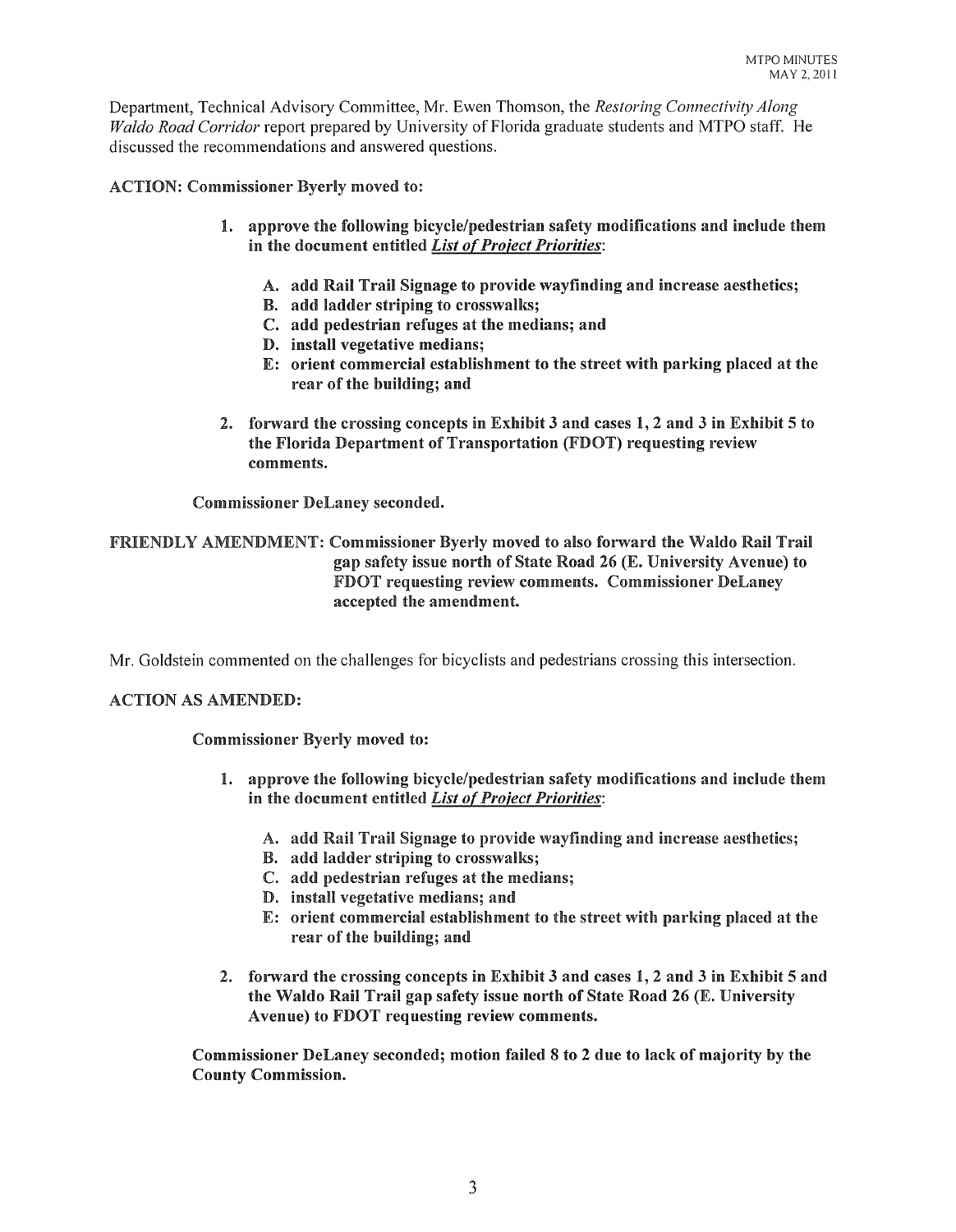#### SUBSTITUTE ACTION:

Commissioner Pinkoson moved to:

- 1. approve the following bicycle/pedestrian safety modifications and include them in the document entitled *List of Project Priorities:* 
	- A. add Rail Trail Signage to provide wayfinding and increase aesthetics;
	- B. add ladder striping to crosswalks; and
	- C. add pedestrian refuges at the medians; and
- 2. forward the crossing concepts in Exhibit 3 and cases 1,2 and 3 in Exhibit 5 and the Waldo Rail Trail gap safety issue north of State Road 26 (E. University Avenue) to FDOT requesting review comments.

Commissioner Baird seconded.

FRIENDLY AMENDMENT: Commissioner Pinkoson moved to also install a vegetative median on State Road 331 (Williston Road) at the State Road 26 (E. University Avenue) intersection. Commissioner Baird accepted the amendment.

## SUBSTITUTE ACTION AS AMENDED:

Commissioner Pinkoson moved to:

- 1. approve the following bicycle/pedestrian safety modifications and include them in the document entitled *List of Project Priorities:* 
	- A. add Rail Trail Signage to provide wayfinding and increase aesthetics;
	- B. add ladder striping to crosswalks;
	- C. add pedestrian refuges at the medians; and
	- D. install a vegetative median on State Road 331 (Williston Road) at the State Road 26 (E. University Avenue) intersection; and
- 2. forward the crossing concepts in Exhibit 3 and cases 1, 2 and 3 in Exhibit 5 and the Waldo Rail Trail gap safety issue north of State Road 26 (E. University Avenue) to FDOT requesting review comments.

Commissioner Baird seconded; motion passed unanimously.

## VII. STATE ROAD 24 (ARCHER ROAD)- MEDIAN CLOSING

Mr. Sanderson stated that FDOT staff requested an opportunity to discuss a proposed median closing project for Archer Road east of the Tower Road intersection.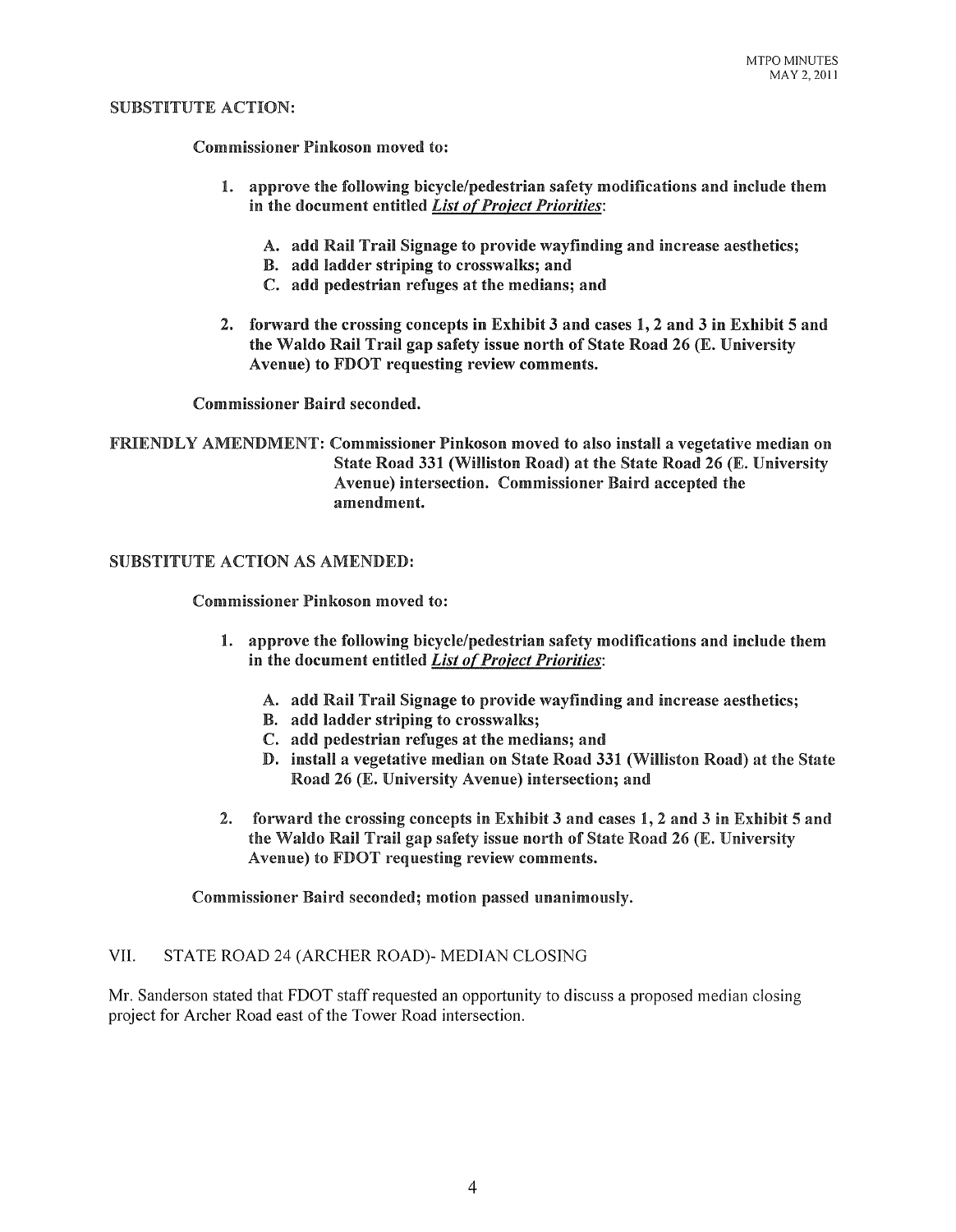Mr. James Bennett, FDOT District 2 Urban Transportation Development Engineer, discussed the proposed Archer Road Median Closing Project and answered questions. He noted that FDOT would conduct an Access Management Hearing on the closure of the median on Thursday, May 5th.

Mr. Michael Fay, Alachua County Development Program Manager, discussed the potential connectivity between the Brighton subdivision and Arredondo Farms subdivision should redevelopment occur.

# VIII. UNFUNDED PROJECT PRIORITIES

Mr. Sanderson stated that, each year, the MTPO develops priorities for unfunded projects. He said that these priorities are used by the Florida Department of Transportation to develop its Tentative Work Program. He added that this year's draft List of Priority Projects includes projects from the recently adopted Year 2035 Livable Community Reinvestment Plan and from local agency recommendations. He discussed the draft tables and answered questions. He noted that the draft List of Priority Projects is jointly recommended by the MTPO Advisory Committees and staff with the exception of the TACrecommended Table -9-TAC Safety Priorities in the MTPO meeting packet.

Mr. Fay discussed several project descriptions and answered questions.

# ACTION: Commissioner Poe moved to approve the List of Priority Projects revised to use the Technical Advisory Committee-recommended priority order for Table 9- Safety Priorities. Commissioner DeLaney seconded; motion passed 8 to 1.

# IX. ELECTION OF MTPO SECRETARY-TREASURER

Chair Hawkins stated that the MTPO needed to elect a new Secretary/Treasurer.

# MOTION: Commissioner Poe moved to elect Commissioner Randy Wells as MTPO Secretary/ Treasurer. Commissioner Henry seconded; motion passed unanimously.

# IX<sub>B</sub>. TRANSIT FEE FOR UNINCORPORATED AREAS OF ALACHUA COUNTY

Several members of the MTPO discussed the proposed City of Gainesville transit fee for unincorporated Alachua County.

A member of the MTPO asked that Alachua County staff forward its transit calculations and evaluation to the City.

Mr. Fay discussed the separation of operations and capital costs and answered questions.

Mr. Jeff Hays, Alachua County Senior Transportation Planner, discussed the County's Mobility Plan and noted that the County would spend an estimated \$20 million for transit capital.

Mr. Armando Grundy discussed his concerns with the current transit service and making Regional Transit System's service more efficient.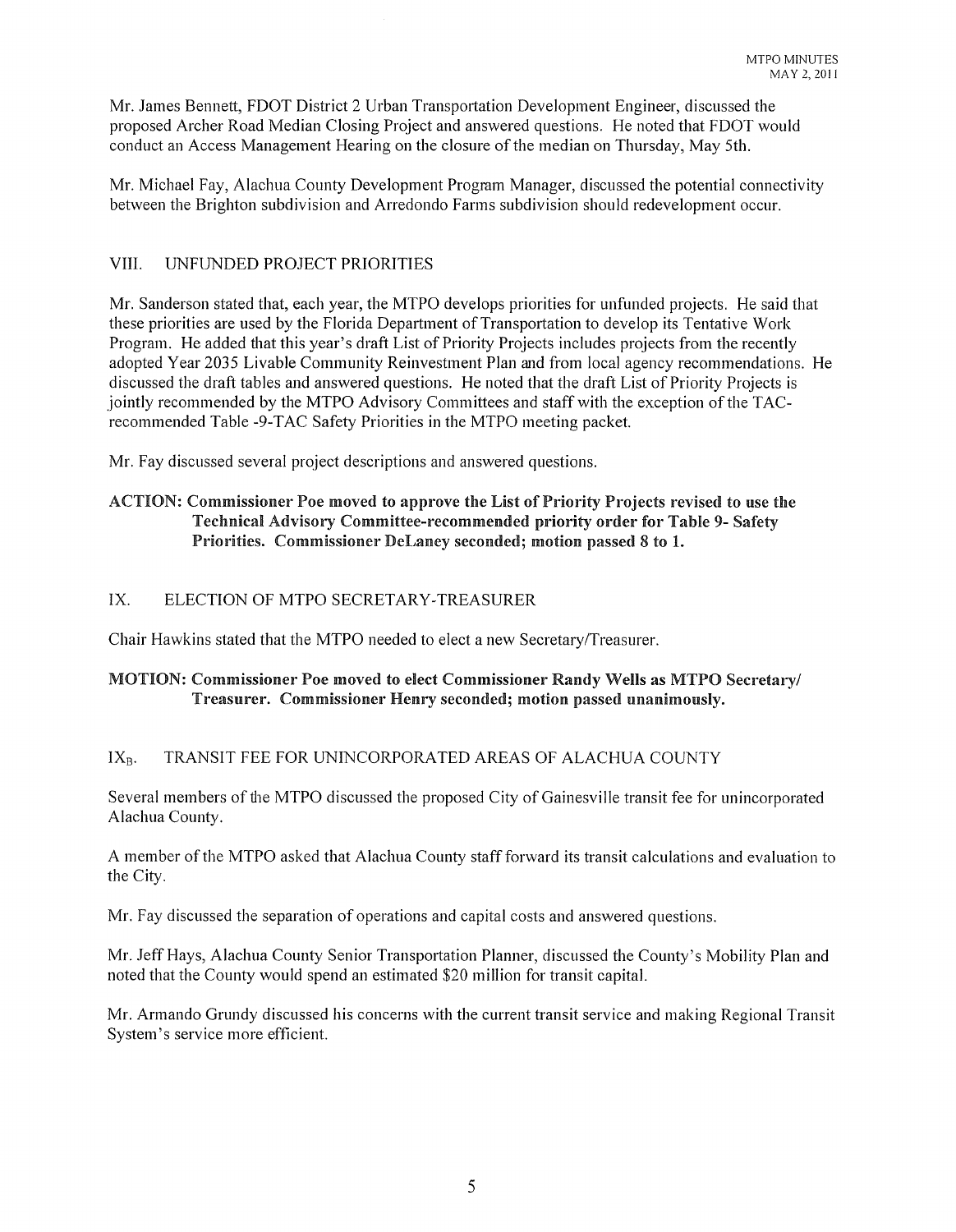# X. NEXT MTPO MEETING

Mr. Sanderson stated that there was no business requiring the MTPO to meet in June. He said that the next MTPO meeting is scheduled for July lith at 3:00 p.m.

# It was a consensus of the MTPO to meet on July 11th at 3:00 p.m. if necessary.

#### XIII. COMMENTS

## A. MTPO MEMBERS

A member of the MTPO asked FDOT for a status report on the Williston Road tree replacement project.

Mr. Bennett stated he would provide MTPO staff a status report on the project to forward on to MTPO members.

Commissioner Poe made several comments about his experiences as a City Commissioner and as a member of the MTPO.

#### B. CITIZENS

Mr. Brian Harrington, Business Community Coalition (BCC) Chair, discussed his group's participation in MTPO issues. He noted that the BCC would continue its involvement in transportation issues. He suggested having a time certain for public comments.

Mr. Dekova Batey, Bicycle/Pedestrian Program Coordinator, discussed midblock crossings.

## C. CHAIR'S REPORT

There was no Chair's Report.

## ADJOURNMENT

Chair Hawkins adjourned the meeting at 7:45 p.m.

 $2011$ Date

Wells, MTPO Secretary/Treasurer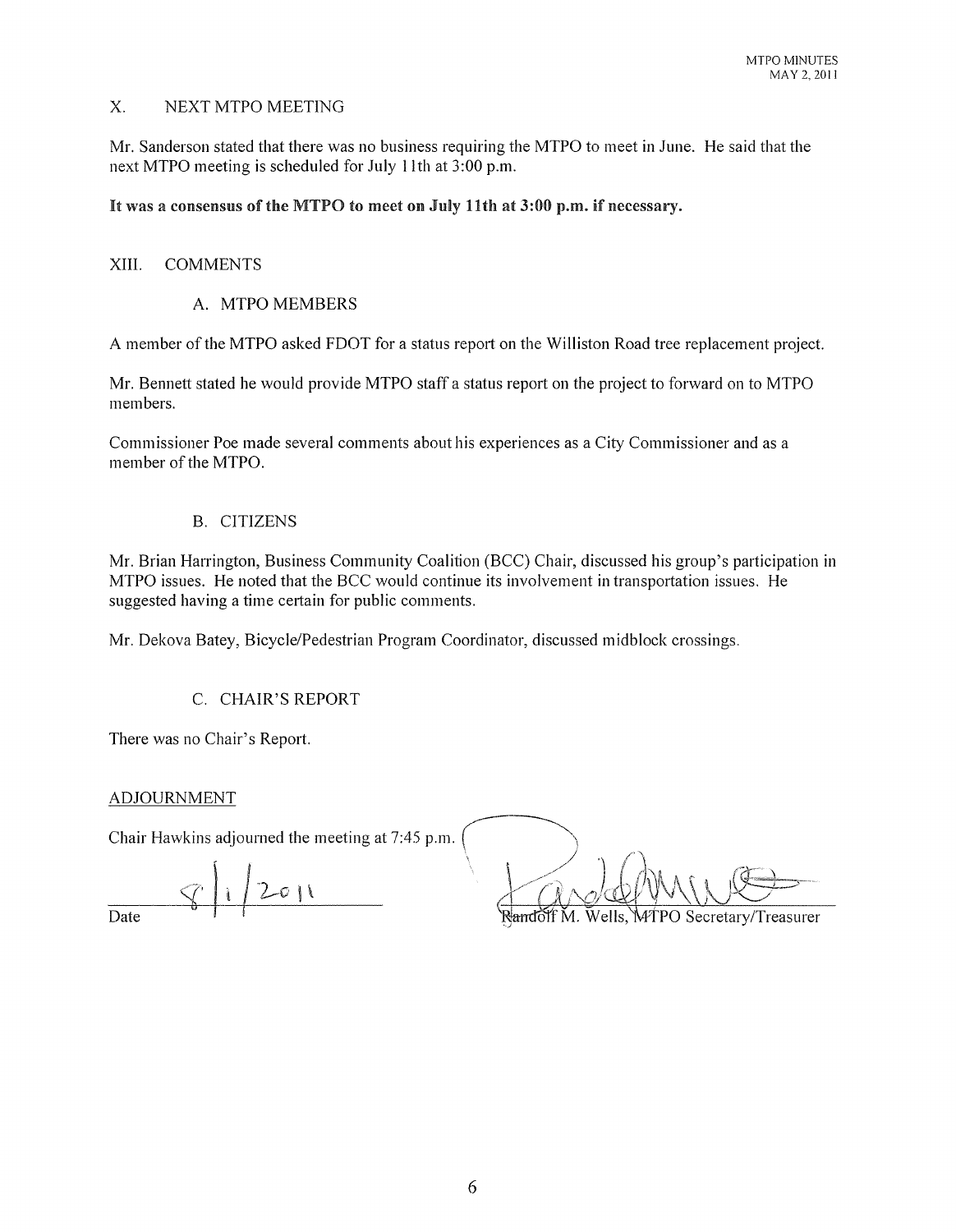# EXHIBIT A

#### Interested Citizens

# Alachua County

# City of Gainesville

Florida Department of Transportation

Karen Taulbee

Mark Kane Goldstein

Mike Fay

Dekova Batey

Armando Grundy Brian Harrington

Mary Ann Mehn

Jeff Hays

Russ Blackburn Jesus Gomez Debbie Leistner Doug Robinson Teresa Scott

 $*$  By telephone

 $\ddot{\phantom{0}}$ 

# Spoke and provided written comments

T ;\Mike\em 11\mtpo\minutes\may02min doc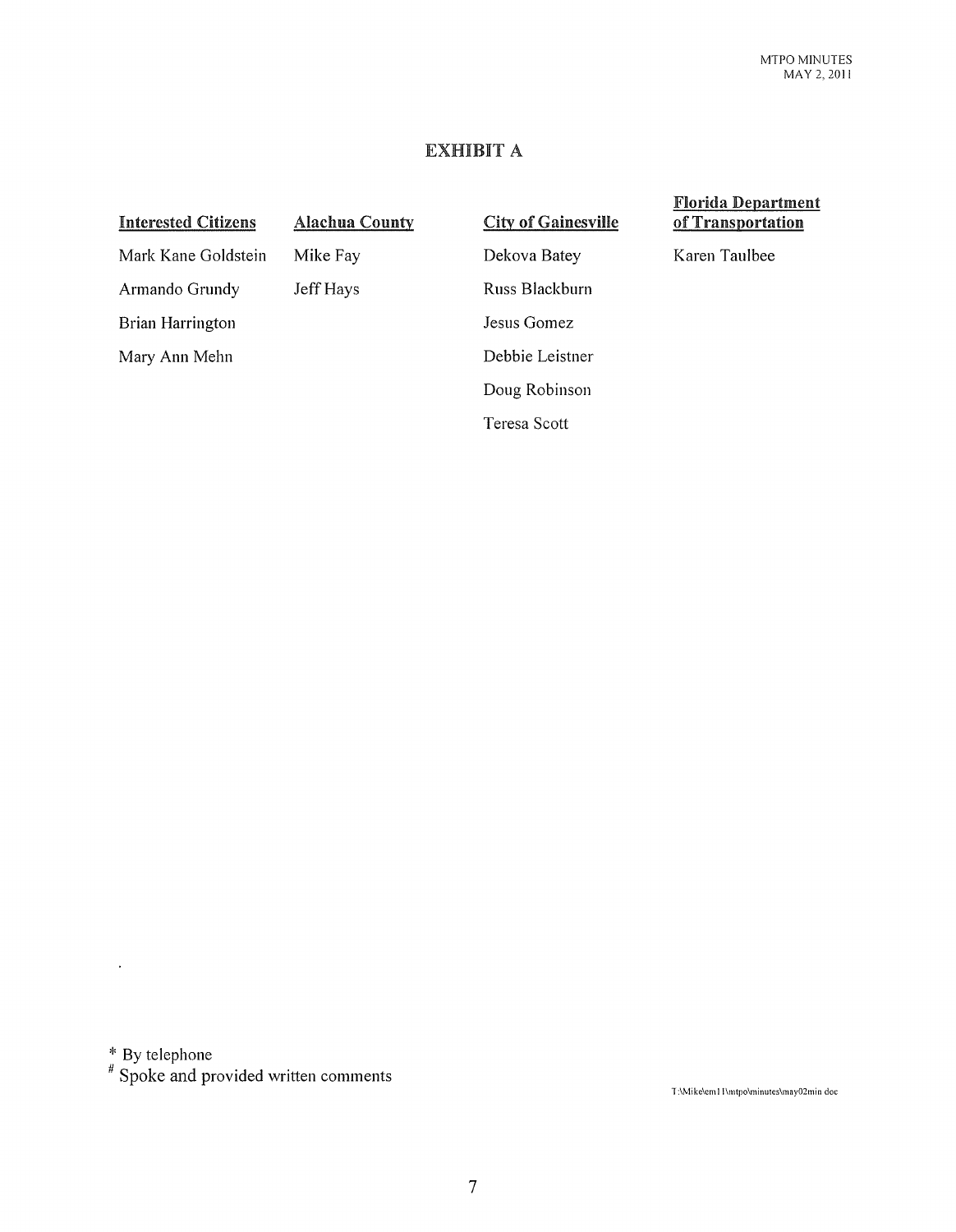

Jack Durrance Auditorium and the state of the Monday, 5:00 p.m. Alachua County Administration Building Gainesville, Florida

May 2, 2011

#### STAFF RECOMMENDATION

Page<sup>#9</sup> MTPO Minutes- December 13, 2010 APPROVE MINUTES CA. 1 This set of MTPO minutes is ready for review Page  $*19$ MTPO Fiscal Year 2010 Audit APPROVE COMMITTEE CA. 2 RECOMMENDATION The MTPO Audit Review Committee recommends that the MTPO accept the audit report and approve the invoice for payment Page #45 CA. 3 Certification Review AUTHORIZE CHAIR TO SIGN CERTIFICATION STATEMENT FDOT has conducted its annual certification review of the MTPO planning program and recommends that it be certified Page  $*51$ Unified Planning Work Program Amendment-APPROVE JOINT CA. 4 Bus Rapid Transit Alternatives Analysis RECOMMENDATIONS In order for the City of Gainesville to receive these funds, the MTPO must amend its Work Program to include this task Page  $*61$ CA. 5 Unified Planning Work Program Revision-APPROVE REVISION Task 1.3 Professional Development MTPO staff is requesting that \$8,800 of planning funds (PL) be reallocated from Task 1.3 to Task 2.2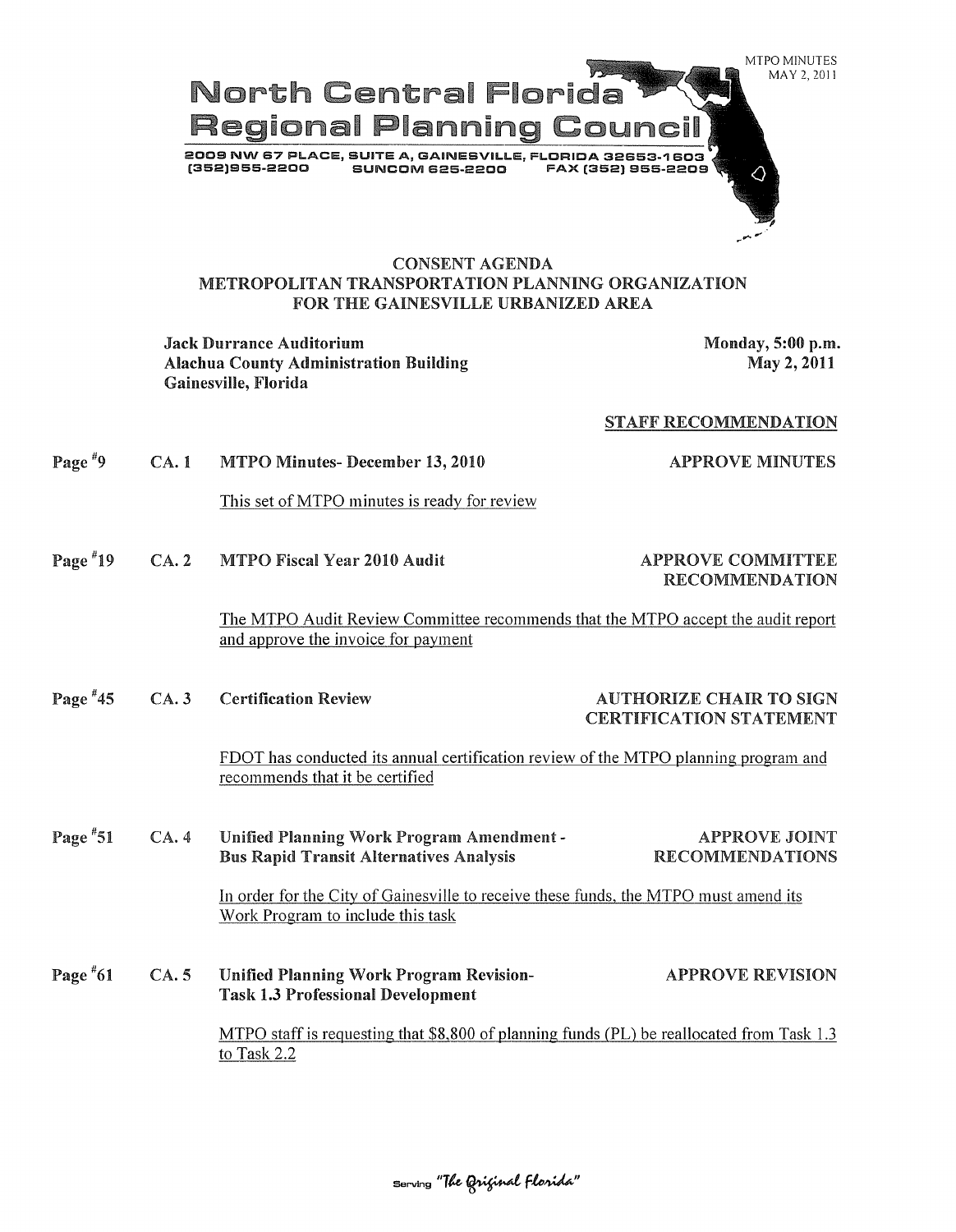| Page $*63$      | CA.6   | <b>Unified Planning Work Program Revision-</b><br><b>Task 3.6 Air Quality</b>                                                                                       | <b>APPROVE REVISION</b>                       |
|-----------------|--------|---------------------------------------------------------------------------------------------------------------------------------------------------------------------|-----------------------------------------------|
|                 |        | MTPO staff is requesting that \$45,000 of planning funds (PL) be reallocated from Task<br>3.6 to Task 2.2                                                           |                                               |
| Page $*65$      | CA.7   | <b>Supplemental Joint Participation Agreement #1</b>                                                                                                                | APPROVE AGREEMENT                             |
|                 |        | The Florida Department of Transportation has requested that this Agreement be modified<br>to include Exhibit E                                                      |                                               |
| Page $*77$      | CA.8   | <b>Section 5303 Resolution</b>                                                                                                                                      | <b>APPROVE RESOLUTION</b>                     |
|                 |        | This Resolution allows staff to submit the Section 5303 grant application when Federal<br>Transit Administration amounts are available.                             |                                               |
| Page $*85$      | CA.9   | <b>Enhancement Applications-2011</b>                                                                                                                                | <b>RATIFY SUBMISSION</b>                      |
|                 |        | The MTPO is being asked to ratify the submission of two grant applications that were<br>submitted earlier by MTPO staff to the Florida Department of Transportation |                                               |
| Page $*93$      | CA. 10 | Continuity of Operations Plan (COOP) APPROVE STAFF RECOMMENDATION                                                                                                   |                                               |
|                 |        | MTPO staff reviews this Plan each year and recommends revisions that are needed                                                                                     |                                               |
| Page #107       | CA. 11 | <b>Transportation Disadvantaged Program-</b><br>2011-2012 Planning Grant Resolution                                                                                 | <b>APPROVE STAFF</b><br><b>RECOMMENDATION</b> |
|                 |        | This grant application will provide funds for MTPO staff to provide staff services to the<br><b>Alachua County Coordinating Board</b>                               |                                               |
| Page $^{\#}113$ | CA. 12 | <b>Transportation Disadvantaged Board</b><br><b>Member Appointment</b>                                                                                              | <b>APPOINT MEMBER</b>                         |
|                 |        | The MTPO is being asked to appoint one member to the Alachua County Transportation<br><b>Disadvantaged Coordinating Board</b>                                       |                                               |
| Page $*115$     | CA.13  | <b>Transportation Disadvantaged Program-</b><br><b>Status Report</b>                                                                                                | <b>NO ACTION REQUIRED</b>                     |
|                 |        | The MTPO has asked for regular status reports concerning this program                                                                                               |                                               |